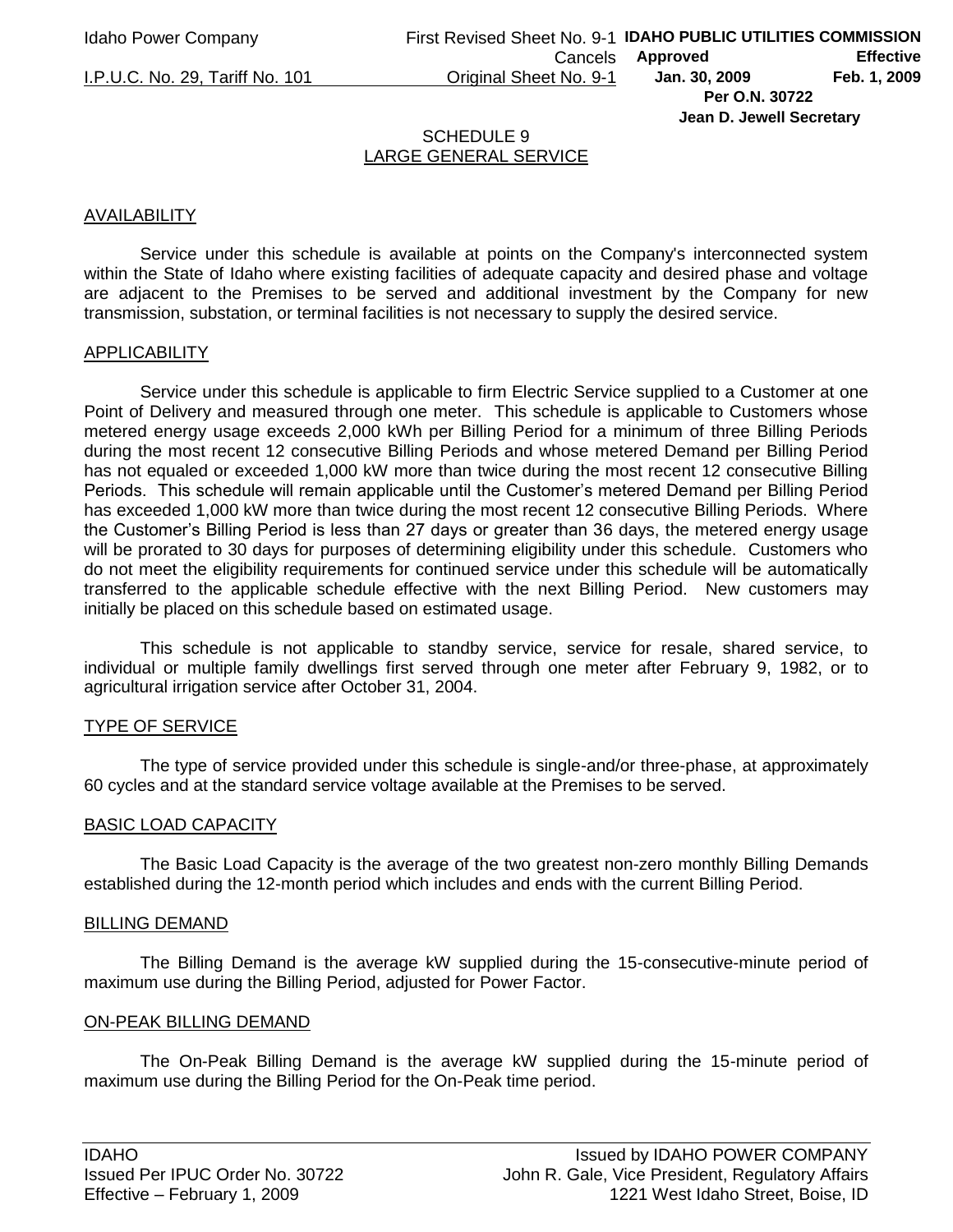Idaho Power Company Third Revised Sheet No. 9-2 Cancels I.P.U.C. No. 29, Tariff No. 101 Second Revised Sheet No.9-2

# SCHEDULE 9 LARGE GENERAL SERVICE (Continued)

# TIME PERIODS

The time periods are defined as follows. All times are stated in Mountain Time.

### Summer Season

| On-Peak:  | 1:00 p.m. to 9:00 p.m. Monday through Friday, except holidays                                |  |  |
|-----------|----------------------------------------------------------------------------------------------|--|--|
| Mid-Peak: | 7:00 a.m. to 1:00 p.m. and 9:00 p.m. to 11:00 p.m. Monday through                            |  |  |
|           | Friday, except holidays, and 7:00 a.m. to 11:00 p.m. Saturday and<br>Sunday, except holidays |  |  |
| Off-Peak: | 11:00 p.m. to 7:00 a.m. Monday through Sunday and all hours on<br>holidays                   |  |  |

# Non-summer Season

 Mid-Peak: 7:00 a.m. to 11:00 p.m. Monday through Saturday, except holidays Off-Peak: 11:00 p.m. to 7:00 a.m. Monday through Saturday and all hours on Sunday and holidays

The holidays observed by the Company are New Year's Day, Memorial Day, Independence Day, Labor Day, Thanksgiving Day, and Christmas Day. When New Year's Day, Independence Day, or Christmas Day falls on a Sunday, the Monday immediately following that Sunday will be considered a holiday.

# FACILITIES BEYOND THE POINT OF DELIVERY

 At the Customer's request and at the option of the Company, transformers and other facilities installed beyond the Point of Delivery to provide Primary or Transmission Service may be owned, operated, and maintained by the Company in consideration of the Customer paying a Facilities Charge to the Company. This service is provided under the provisions set forth in Rule M, Facilities Charge Service.

# POWER FACTOR ADJUSTMENT

Where the Customer's Power Factor is less than 90 percent, as determined by measurement under actual load conditions, the Company may adjust the kW measured to determine the Billing Demand by multiplying the measured kW by 90 percent and dividing by the actual Power Factor.

# SUMMER AND NON-SUMMER SEASONS

 The summer season beings on June 1 of each year and ends on August 31 of each year. The non-summer season begins on September 1 of each year and ends on May 31 of each year.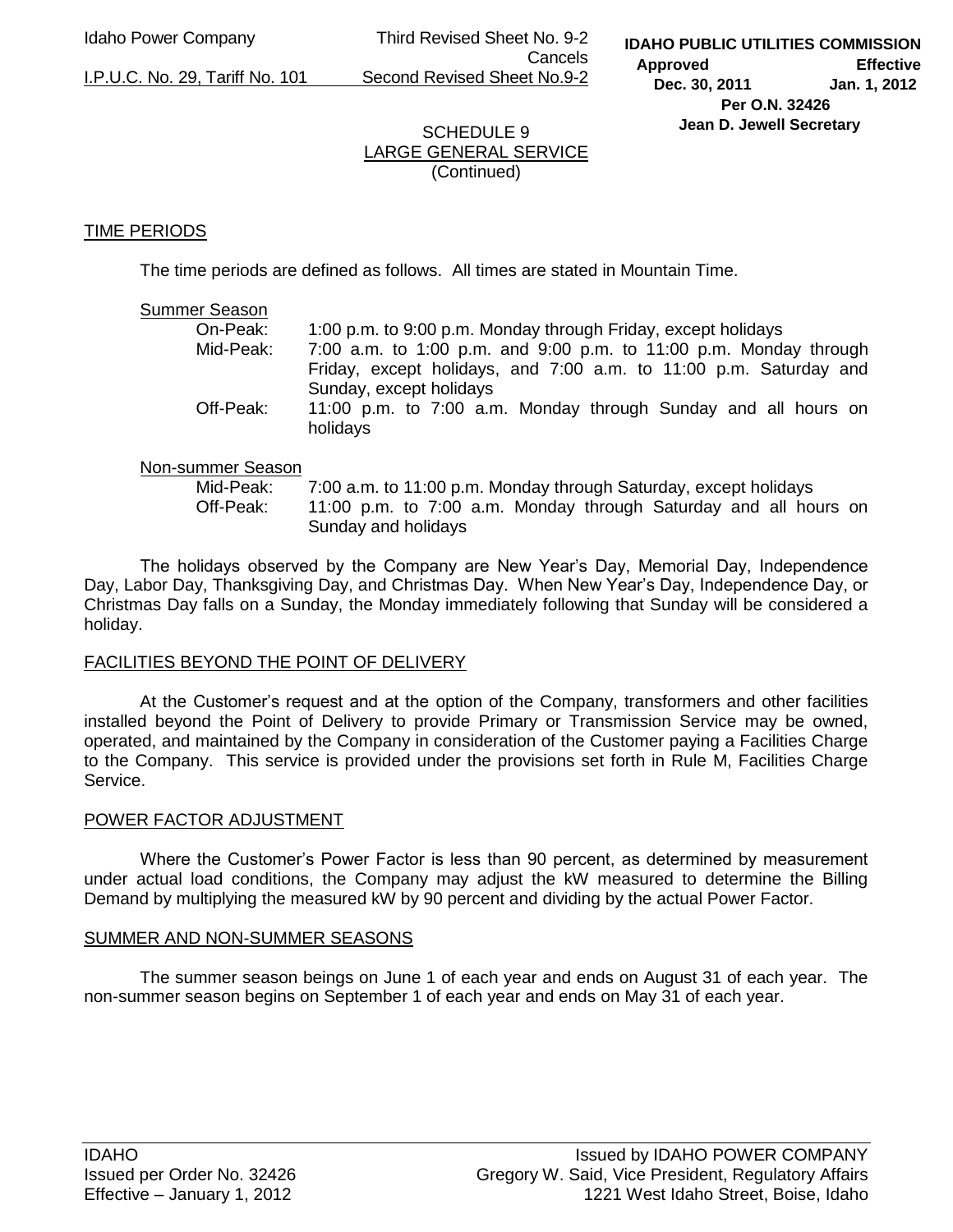Idaho Power Company Thirteenth Revised Sheet No. 9-3 Cancels<br><u>I.P.U.C. No. 29, Tariff No. 101</u> Twelfth Revised Sheet No. 9-3 Twelfth Revised Sheet No. 9-3

# SCHEDULE 9 LARGE GENERAL SERVICE (Continued)

# MONTHLY CHARGE

 The Monthly Charge is the sum of the following charges, and may also include charges as set forth in Schedule 55 (Power Cost Adjustment), Schedule 91 (Energy Efficiency Rider), Schedule 95 (Adjustment for Municipal Franchise Fees), and Schedule 98 (Residential and Small Farm Energy Credit).

| <b>SECONDARY SERVICE</b>                                                        | Summer              | Non-summer               |
|---------------------------------------------------------------------------------|---------------------|--------------------------|
| Service Charge, per month                                                       | \$16.00             | \$16.00                  |
| Basic Charge, per kW of Basic Load Capacity<br>First 20 kW<br>All Additional kW | \$0.00<br>\$1.03    | \$0.00<br>\$1.03         |
| Demand Charge, per kW of Billing Demand<br>First 20 kW<br>All Additional kW     | \$0.00<br>\$6.06    | \$0.00<br>\$4.45         |
| Energy Charge, per kWh<br>First 2,000 kWh<br>All Additional kWh                 | 10.5250¢<br>4.8716¢ | 9.4742 $\phi$<br>4.4196¢ |